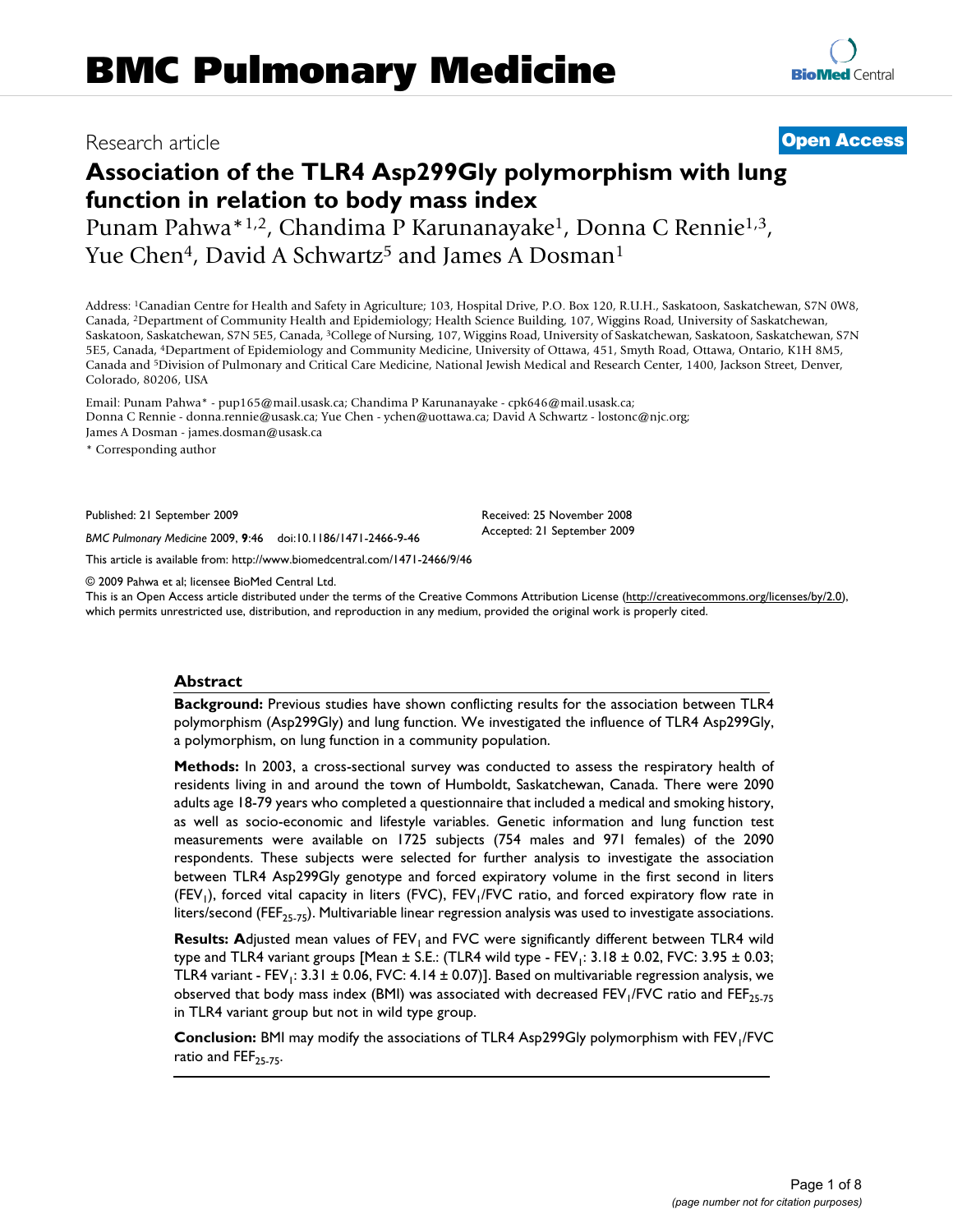#### **Background**

Toll-like receptor (TLR) proteins have been shown to play an important role in both innate and adaptive immune response in higher vertebrates and have been involved in a number of lung-associated immune responses and pathologies [1-7]. The role of TLR proteins in lung-associated conditions such as airway hyperactivity, allergic asthma, tuberculosis and exposure to endotoxin has been studied [6,7]. TLR4 has been shown to play a role in allergic asthma, perhaps by modulating the Th1 vs. Th2 responses [8]. TLR4 polymorphisms Asp299Gly and Thr399Ile have been associated with the development of respiratory diseases [5]. However, LeVan et al. [9] reported no association between TLR4 Asp299Gly and lung function or wheeze. The prevalence of TLR4 Asp299Gly polymorphism has been demonstrated to be approximately 10-12% in populations dominated by Caucasians [(Rennie DC, Chen Y, Pahwa P, Burch LH, Bharadwaj L, Grover VK, Schwartz DA, Dosman JA: Gender-related associations between toll-like 4 receptor 299 polymorphism and respiratory outcomes, submitted), [3]].

It has been shown that the TLR4 gene may have a major influence on adiposity [10], and metabolic syndrome [11] in addition to its well known role in the immune response. An association between body mass index and reduced lung function has been demonstrated [12,13]. A few studies have shown an association between waist circumference, a component of the metabolic syndrome, adiposity and impaired lung function [14-17]. It has been suggested that waist circumference is a better indicator of metabolic syndrome compared to percentage fat [17]. The association between TLR4 Asp299Gly polymorphism and lung function in relation to obesity (in terms of BMI or waist circumference or other metabolic syndrome components) is an uncharted area. The aim of this paper was to investigate a possible association between the Asp299Gly polymorphism of the TLR4 and the lung function measurements (FEV<sub>1</sub>, FVC, FEF<sub>25, 75</sub>, and FEV<sub>1</sub>/FVC ratio) in the presence of potential effect modifiers and/or confounders.

### **Methods**

#### *Recruitment*

The cross-sectional community study of adults was conducted in 2003 in Humboldt, Saskatchewan, Canada through a household canvass of town residents and through a mail out to rural residents in the surrounding municipality. All participants brought completed questionnaires to a health screening centre located in the town. The study protocol has been previously described [18]. Briefly, 2090 adults in the age group 19-79 years completed a questionnaire that included medical history, smoking history, socio-economic and life style variables. Subjects signed a witnessed informed consent. Prior to the study, approval by the Biomedical Research Ethics Board of the University of Saskatchewan was obtained. Genetic information and lung function test measurements were available on 1725 subjects (754 males and 971 females).

#### *Questionnaire*

The respiratory questionnaire collected information on demographics, medical history, personal smoking history and household smoking. Information on exposure to grain dust was identified by history of grain farming or handling grains.

#### *Pulmonary function testing*

Pulmonary function test variables forced vital capacity (FVC [L]), forced expired volume in one second (FEV<sub>1</sub>) [L]), forced expiratory flow at 25%-75% vital capacity (FEF<sub>25-75</sub> [L/sec]), and ratio of FEV<sub>1</sub> to FVC (FEV<sub>1</sub>/FVC [%]) were conducted using *MedGraphics CPF-S system*, (*Medical Graphics Corp. St. Paul, MN 55127, 1992*), according to American Thoracic Society criteria[\[19](#page-7-0)]. Percent expected values for pulmonary function test variables were derived from the equations of Crapo et al.[20]

#### *DNA isolation and genotyping*

Blood samples were collected in Qiagen *PAXgene* tubes. Blood cards were spotted for each sample (*S&S, catalog #10538414*) [21]. DNA was isolated on a Gentra Autopure robot (*Qiagen Corporation, Hilden, Germany*), quantified by UV spectrophotometry, and stored at -80°C. Working dilutions of DNA at a concentration of 10 ng/ul were prepared for genotyping. TaqMan allelic discrimination assays for human TLR4 Asp299Gly polymorphism was designed using Primer Express software *(Applied Biosystems, Foster City CA*). Fluorescent probes were ordered with minor groove binding (MGB) protein and non-fluorescent quencher (NFQ). Plasmids carrying mutant (299) and wild type sequences were diluted to a concentration of 20 fg/ul as controls. Primer and probe concentrations were optimized using control plasmids as templates. Taq-Man genotype was determined by post-amplification plate reading on an ABI Prism 7900 Sequence Detection System (*Applied Biosystems*). Assays were not available on demand at that time, therefore they were custom designed. The assay was titrated for optimal performance, so the concentration information is important. Sequence and concentration information for HTLR4 299 TqaMan Assays is as follows:

Oligonucleotide Sequence Conc. (nM)

| D299G<br>MGBNFO 900 |  | wildtype TET-CCTCGATGATATTATT- |
|---------------------|--|--------------------------------|
| D299G<br>MGBNFO 50  |  | mutant FAM-CCTCGATGGTATTAT-    |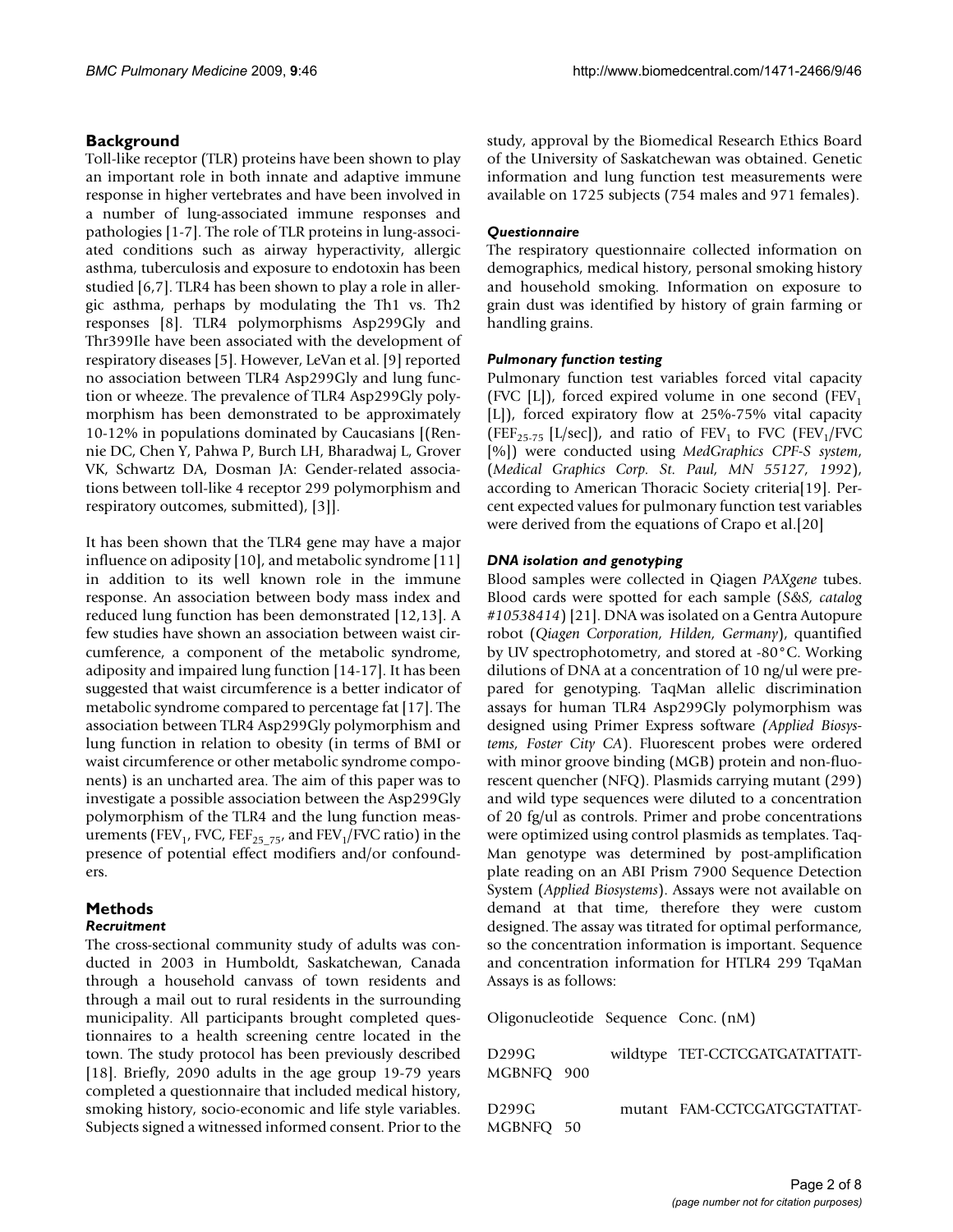| 299 | forward                                  |
|-----|------------------------------------------|
|     | primer GAAGAATTCCGATTAGCATACTTAGACTACT 2 |
| 00  |                                          |

299 reverse primer TAATTCTAAATGTTGCCATCCGAA 200

DNA samples that failed to genotype in two assays were submitted for sequencing by fluorescent dye termination sequencing.

#### *Data Analysis*

Descriptive statistics were expressed as mean ± S.E. Comparisons of demographic characteristics between any two groups were conducted by using two-tailed Student's t-test or Pearson's Chi-square test. Multiple linear regression analysis was conducted to determine associations between TLR4 Asp299Gly polymorphism and lung function measurements after adjusting for age, height, sex and smoking. Statistical analyses were performed using SPSS (SPSS Inc, Chicago, IL). In order to investigate the association between TLR4 Asp299Gly polymorphism and lung function, adjusting for other potentially important covariates, the univariate analysis was conducted to determine the candidate variables for the multivariable model [22]. Variables with p-value < 0.20 were selected for the multivariable linear analysis.

### **Results**

For TLR4 299, 86.4%, were Asp299Asp, 13.4% were Asp299Gly, and 0.2% were Gly299Gly [Rennie DC, Chen Y, Pahwa P, Burch LH, Bharadwaj L, Grover VK, Schwartz DA, Dosman JA: Gender-related associations between toll-like 4 receptor 299 polymorphism and respiratory outcomes, submitted]. The allelic frequencies for the TLR4 Asp299Gly polymorphism were Asp =  $93.0\%$  and Gly = 7.0%. The Hardy-Weinberg test for equilibrium was met  $(p > 0.05)$ .

Demographic characteristics of the study population stratified by sex are shown in Table 1. As demonstrated, there were no differences in mean values for age between males and females. Compared to males there were more females in the BMI category  $\langle 25 \text{ kg/m}^2 \rangle$ . The proportion of ever smokers was significantly higher in males (52.4%) compared to females (40.5%). TLR4 Asp299Gly frequency was 15.8% for males and 11.9% for females. Significantly more males (59.5%) were exposed to grain dust compared to females (23.1%).

Mean values for the pulmonary function test variables FVC (L),  $FEV_1(L)$ ,  $FEF_{25-75}$  (L/sec), and  $FEV_1/FVC$  ratio are shown in Table 2. These results are stratified by (i) sex (male vs. female); (ii) smoking status (never smoker vs. ever smoker) and (iii) TLR4299 genotype (wild type vs.

**Table 1: Demographic characteristics and TLR4 Asp299Gly stratified by Sex**

|                                      | Sex              |                                 |  |
|--------------------------------------|------------------|---------------------------------|--|
|                                      |                  | Male (n = 754) Female (n = 971) |  |
|                                      | Mean ± SE        | Mean ± SE                       |  |
| Age, yrs                             | $51.7 \pm 0.55$  | $51.1 \pm 0.51$                 |  |
| Height, cm                           | $175.5 \pm 0.57$ | $162.4 \pm 0.51$                |  |
| Weight, Kg                           | $89.8 \pm 0.24$  | $74.3 \pm 0.20$                 |  |
|                                      | $n(\%)$          | $n(\%)$                         |  |
| Age groups                           |                  |                                 |  |
| $<$ 40 years                         | 180 (23.9%)      | 246 (25.3%)                     |  |
| 40-59 years                          | 320 (42.4%)      | 393 (40.5%)                     |  |
| $\geq 60$ years                      | 254 (33.7%)      | 332 (34.2%)                     |  |
| Body Mass Index (Kg/m <sup>2</sup> ) |                  |                                 |  |
| < 25                                 | 132 (17.5%)      | 289 (32.7%)*                    |  |
| 25-30                                | 343 (45.5%)      | 301 (34.1%)                     |  |
| >30                                  | 279 (37.0%)      | 293 (33.2%)                     |  |
| <b>Smoking Status</b>                |                  |                                 |  |
| Never Smoker                         | 359(47.6%)       | 578 (59.5%)*                    |  |
| <b>Ever Smoker</b>                   | 395 (52.4%)      | 393 (40.5%)                     |  |
| <b>TLR4299</b>                       |                  |                                 |  |
| Wild-type                            | 635 (84.2%)      | 855 (88.1%) <sup>†</sup>        |  |
| Polymorphic                          | 119(15.8%)       | 116(11.9%)                      |  |
| <b>Grain Dust</b>                    |                  |                                 |  |
| Not Exposed                          | 305 (40.5%)      | 747 (76.9%)*                    |  |
| Exposed                              | 449 (59.5%)      | 224 (23.1%)                     |  |
| Household Smoking                    |                  |                                 |  |
| Not Exposed                          | 677 (89.8%)      | 846 (87.1%)                     |  |
| Exposed                              | 77 (10.2%)       | 125 (12.9%)                     |  |

\* p < 0.001; † p < 0.05

polymorphic). There was no difference in the observed FEV<sub>1</sub> and FVC values between never and ever smokers. However, ever smokers had significantly lower predicted  $FEV<sub>1</sub>$  and FVC values compared to never smokers. Ever smokers had significantly lower values for  $FEV<sub>1</sub>/FVC$  ratio and FEF<sub>25-75</sub> (both observed and predicted). Compared to the wild type group, those with the polymorphic group had significantly higher observed  $FEV<sub>1</sub>$  and FVC. For other observed or predicted lung function values, no differences were observed between the wild type and polymorphic groups.

Results of the univariate analysis are shown in Table 3. Variables with p-value < 0.20 were included in the multivariable model. However, TLR4 Asp299Gly was a risk factor of primary interest, so it was kept in all the four final models selected to draw conclusions (one model for each of lung function outcome variable:  $FEV<sub>1</sub>$ , FVC,  $FEV<sub>1</sub>/FVC$ ratio, FEF<sub>25-75</sub>). The significant predictors for FEV<sub>1</sub> and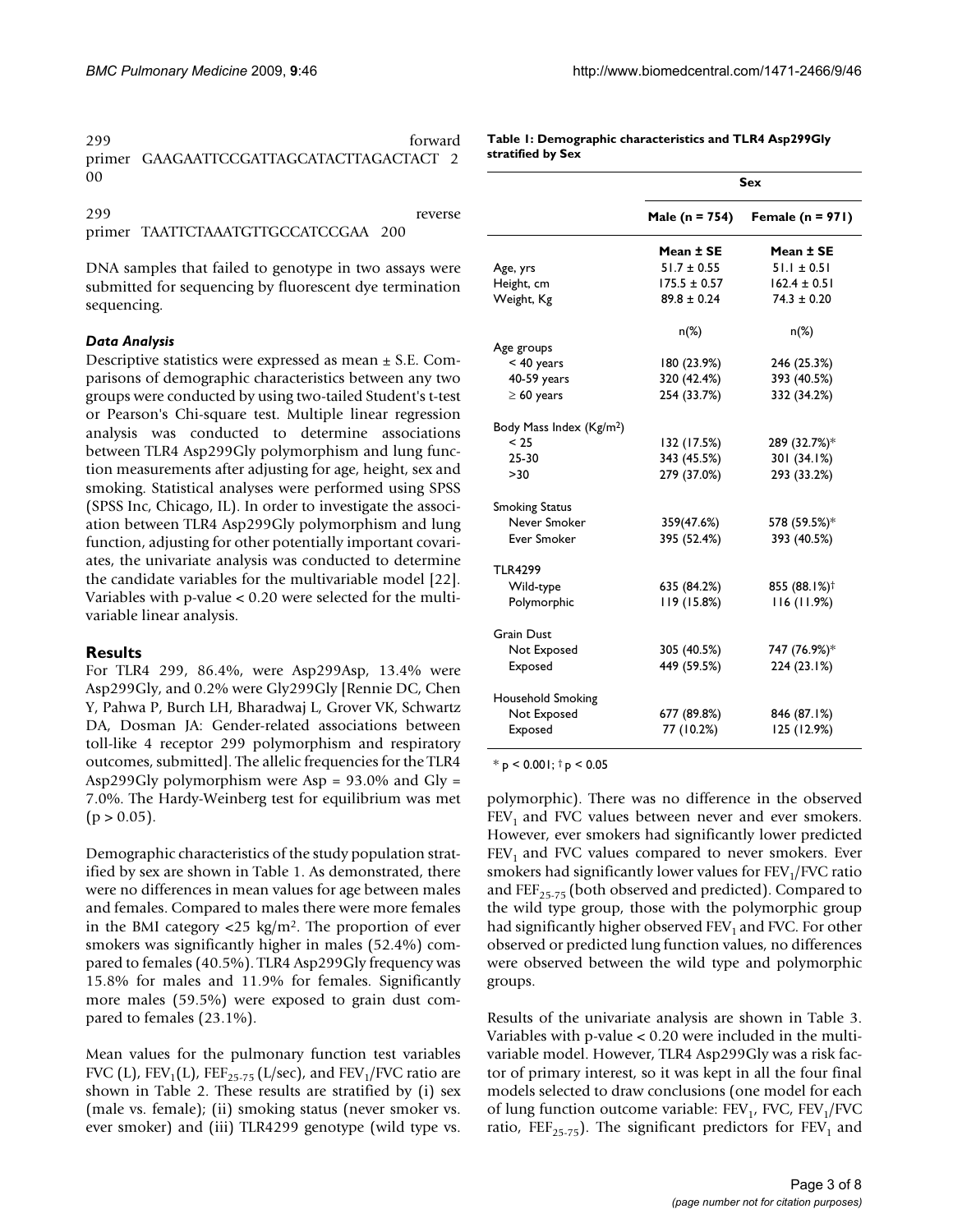**Table 2: Observed mean value ± standard error and mean values of the % predicted ± standard error for the pulmonary function test variables for sex, smoking status and TLR4 Asp299Gly**

|                                               | <b>Sex</b>         |                      | <b>Smoking Status#</b>             |                                     | <b>TLR4 299#</b>       |                              |
|-----------------------------------------------|--------------------|----------------------|------------------------------------|-------------------------------------|------------------------|------------------------------|
|                                               | Male ( $n = 754$ ) | Female ( $n = 971$ ) | <b>Never Smoker</b><br>$(n = 937)$ | <b>Ever Smoker</b><br>$(n = 788)$   | Wild type $(n = 1490)$ | Polymorphic<br>$(n = 235)$   |
| Observed FEV <sub>(L)</sub>                   | $3.78 \pm 0.03$    | $2.65 \pm 0.02$      | $3.21 \pm 0.03$                    | $3.18 \pm 0.03$                     | $3.18 \pm 0.02$        | $3.31 \pm 0.06^+$            |
| % predicted                                   | $98.44 \pm 0.59$   | $102.86 \pm 0.54$    | $102.47 \pm 0.53$                  | $99.09 \pm 0.60$ <sup>&amp;</sup>   | $100.91 \pm 0.43$      | $101.01 \pm 1.05$            |
| <b>Observed FVC (L)</b>                       | $4.73 \pm 0.04$    | $3.39 \pm 0.02$      | $3.97 \pm 0.04$                    | $3.98 \pm 0.04$                     | $3.95 \pm 0.03$        | $4.14 \pm 0.07$ <sup>+</sup> |
| % predicted                                   | $98.55 \pm 0.55$   | $103.24 \pm 0.51$    | $102.38 \pm 0.50$                  | $99.77 \pm 0.57$ <sup>&amp;</sup>   | $101.10 \pm 0.41$      | $101.76 \pm 0.97$            |
| <b>Observed FEV /FVC</b>                      | $0.80 \pm 0.002$   | $0.81 \pm 0.002$     | $0.81 \pm 0.0.002$                 | $0.80 \pm 0.0.002$ <sup>&amp;</sup> | $0.80 \pm 0.002$       | $0.80 \pm 0.004$             |
| % predicted                                   | $99.96 \pm 0.29$   | $100.06 \pm 0.25$    | $100.39 \pm 0.26$                  | $99.57 \pm 0.27$ <sup>&amp;</sup>   | $100.11 \pm 0.20$      | $99.44 \pm 0.49$             |
| Observed $\mathsf{FEF}_{25,75}(\mathsf{L/s})$ | $3.82 \pm 0.05$    | $2.89 \pm 0.03$      | $3.36 \pm 0.04$                    | $3.21 \pm 0.04$                     | $3.28 \pm 0.03$        | $3.37 \pm 0.08$              |
| % predicted                                   | $101.28 \pm 1.10$  | $103.89 \pm 1.06$    | $105.64 \pm 1.04$                  | $99.30 \pm 1.13$ <sup>&amp;</sup>   | $102.89 \pm 0.82$      | $101.80 \pm 2.17$            |

Note: Predicted values are adjusted for age and height.

\* Comparison made between Male and Female p value < 0.05

\*\* Comparison made between Male and Female p value < 0.10

+ Comparison made between wild type and polymorphic group p value < 0.05

&Comparison made between never smoker and ever smoker group p value < 0.05

# Separate prediction equations used for males and females.

| Table 3: Univariate regression analysis (one variable at a time) for relationship between lung function and TLR4 wild-type and |  |
|--------------------------------------------------------------------------------------------------------------------------------|--|
| polymorphic groups                                                                                                             |  |

| Model I<br>FEV,                   | Model II<br><b>FVC</b>             | Model III<br><b>FEVI/FVC</b>      | <b>Model IV</b><br>FEF25_75           |
|-----------------------------------|------------------------------------|-----------------------------------|---------------------------------------|
| <b>Parameter Estimate</b><br>(SE) | <b>Parameter Estimate</b><br>(SE)  | <b>Parameter Estimate</b><br>(SE) | <b>Parameter Estimate</b><br>(SE)     |
| $-0.033(0.001)$ ***               | $-0.036(0.001)$ ***                | $-0.001$ (0.000)***               | $-0.041$ (0.002)***                   |
| 0.074(0.055)                      | $0.134(0.067)$ *                   | $-0.010(0.004)$ <sup>*</sup>      | 0.057(0.075)                          |
| $-0.060(0.057)$                   | $-0.106(0.069)$                    | 0.003(0.004)                      | 0.096(0.077)                          |
|                                   |                                    |                                   |                                       |
|                                   |                                    |                                   | $-0.151(0.060)$ <sup>*</sup>          |
| $1.031 (0.037)$ **                | $1.336(0.044)$ **                  | $-0.011(0.003)$ **                | $0.934(0.056)$ ***                    |
|                                   |                                    |                                   |                                       |
|                                   |                                    |                                   | 0.091(0.088)                          |
|                                   |                                    |                                   |                                       |
|                                   |                                    |                                   |                                       |
| $0.299(0.045)$ **                 | $0.426$ (0.054)***                 | $-0.011(0.003)$ **                | $0.214(0.061)$ **                     |
|                                   |                                    |                                   |                                       |
| 0.021(0.069)                      | 0.001(0.083)                       | 0.004(0.005)                      | 0.037(0.093)                          |
|                                   | $-0.032(0.044)$<br>$0.134(0.064)*$ | 0.012(0.054)<br>$0.185(0.078)*$   | $-0.011(0.003)$ **<br>$-0.002(0.004)$ |

\*\*\*  $p$  < 0.001; \*\*  $p$  < 0.01; \*  $p$  < 0.05

‡Normal: <25; Overweight: 25-30; Obese: >30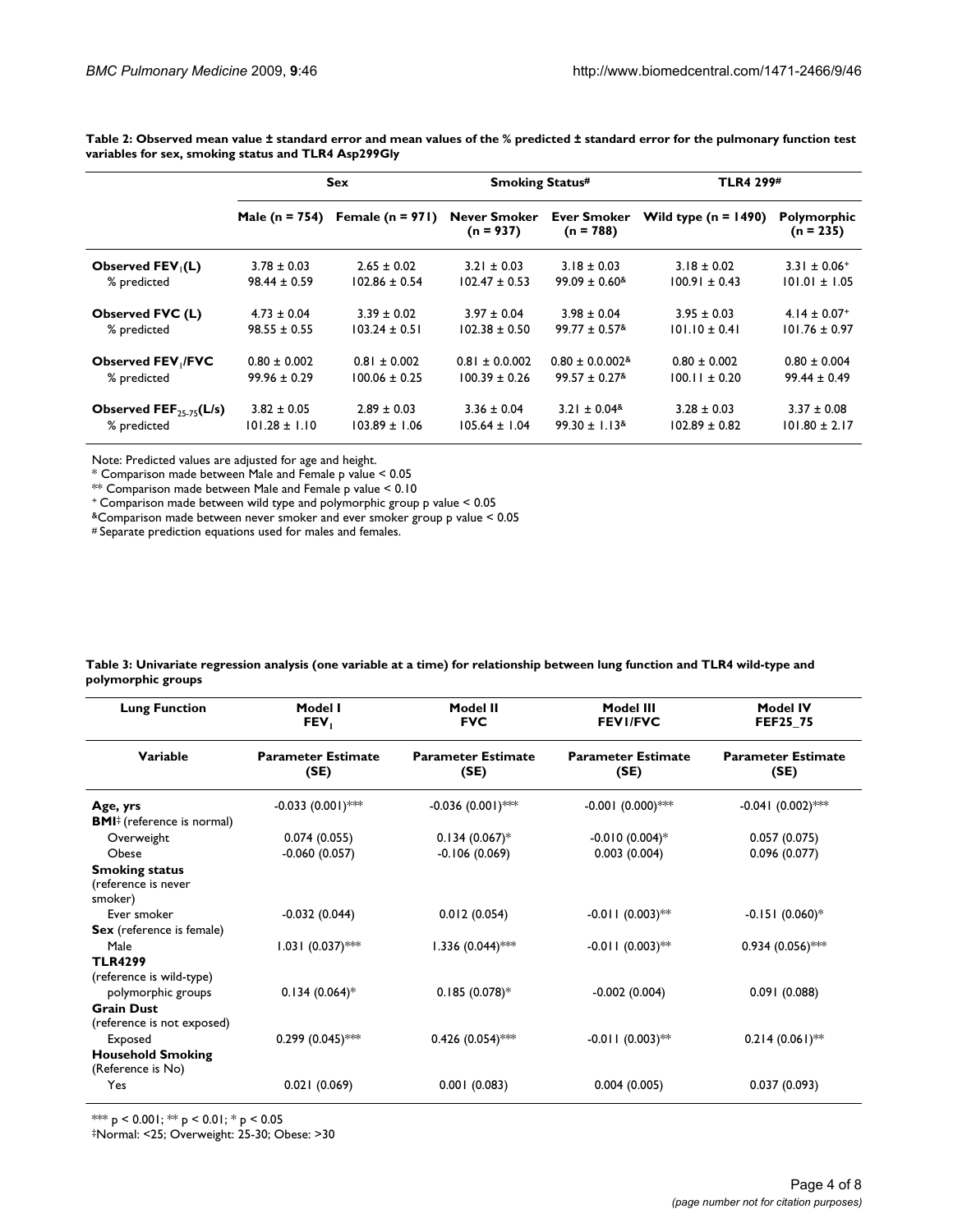| <b>Lung Function</b>                                 | FEV,                    | <b>FVC</b>              | <b>FEVI/FVC</b>         | <b>FEF25_75</b>              |
|------------------------------------------------------|-------------------------|-------------------------|-------------------------|------------------------------|
| Variable                                             | Parameter Estimate (SE) | Parameter Estimate (SE) | Parameter Estimate (SE) | Parameter Estimate (SE)      |
| Age, yrs                                             | $-0.033(0.001)$ ***     | $-0.036(0.001)$ ***     | $-0.001$ (0.000)***     | $-0.041(0.002)$ ***          |
| <b>BMI</b> (reference is normal: <25)                |                         |                         |                         |                              |
| Overweight (BMI: 25-30)                              | 0.019(0.035)            | 0.026(0.042)            | $-0.00002(0.004)$       | 0.065(0.064)                 |
| Obese (BMI: >30)                                     | $-0.057(0.035)$         | $-0.145(0.043)$ **      | $0.015(0.004)$ **       | $0.232(0.065)$ **            |
| <b>Smoking status</b><br>(reference is never smoker) |                         |                         |                         |                              |
| Ever smoker                                          | $-0.074(0.027)$ **      | $-0.056(0.033)$         | $-0.007(0.003)*$        | $-0.176(0.047)$ **           |
| Sex (reference is female)                            |                         |                         |                         |                              |
| Male                                                 | $1.059(0.028)$ ***      | $1.367(0.034)$ ***      | $-0.010(0.003)$ **      | $0.959(0.048)$ **            |
| <b>TLR4299</b> (reference is wild-type)              |                         |                         |                         |                              |
| polymorphic groups                                   | $-0.020(0.039)$         | 0.003(0.048)            | 0.007(0.009)            | 0.062(0.135)                 |
| <b>Interactions</b>                                  |                         |                         |                         |                              |
| <b>BMI and TLR4299</b>                               |                         |                         |                         |                              |
| (reference is $<$ 25 BMI and Wild type)              |                         |                         |                         |                              |
| 25-30 BMI group and polymorphic                      |                         |                         | $-0.008(0.011)$         | 0.040(0.172)                 |
| group<br>>30 BMI group and polymorphic               |                         |                         | $-0.021(0.011)^{#}$     | $-0.432(0.175)$ <sup>*</sup> |
| group                                                |                         |                         |                         |                              |

**Table 4: Multiple regression analysis for relationship between lung function and TLR4 wild-type and polymorphic groups, adjusting for age, BMI, sex and smoking**

\*\*\* p < 0.001; \*\* p < 0.01; \* p < 0.05 # p < 0.10



Association between TLR4 genotype and FEV1 BMI categories (error bars re vals around the mean) **Figure 1** present 95% confidence inter- /FVC ratio by **Association between TLR4 genotype and FEV1/FVC ratio by BMI categories (error bars represent 95% confidence intervals around the mean)**.

FVC were: age, smoking status, and TLR4 299 genotype (see Table 4). For  $FEV<sub>1</sub>$ , BMI achieved borderline significance. For FEV<sub>1</sub>/FVC ratio and FEF<sub>25-75</sub>significant predictors were: age smoking status, and sex. BMI was an effect modifier for the relationship between TLR4 Asp299Gly and  $FEV_1/FVC$  ratio and  $FEF_{25-75}$ . For different categories of BMI, the relationship between (i) TLR4 Asp299Gly and  $FEV<sub>1</sub>/FVC$  ratio, and (iii) TLR4 Asp299Gly and  $FEF<sub>25-75</sub>$  are shown in Figures 1, and 2 respectively. Due to multiple comparisons, adjustment in p-values  $(0.05/3 = 0.01667)$ was used for statistical significance) was made based on the Bonferroni correction.

#### **Discussion**

In this study we investigated the association between TLR4 Asp299Gly polymorphism and the lung function in a community population. Based on the multivariable statistical analysis, this cross-sectional study showed that TLR4 Asp299Gly was a potential risk factor for reduced FEV<sub>1</sub>/FVC and FEF<sub>25-75</sub> in obese subjects (BMI  $\geq$  30 kg/ m2). Earlier studies have shown: (i) an association between obesity and reduced lung function [12- 15,23,24]; (ii) metabolic syndrome and impaired lung function [16,17]; (iii) no association between TLR4 polymorphism and metabolic syndrome and diabetes [10,11]; and (iv) controversial relationship between TLR4 polymorphism and lung function [2-7,9,25]. The most important finding of this report is that BMI appears to be an effect modifier in the relationship of TLR4 polymorphism and lung function. Based on the multivariable analysis: (i)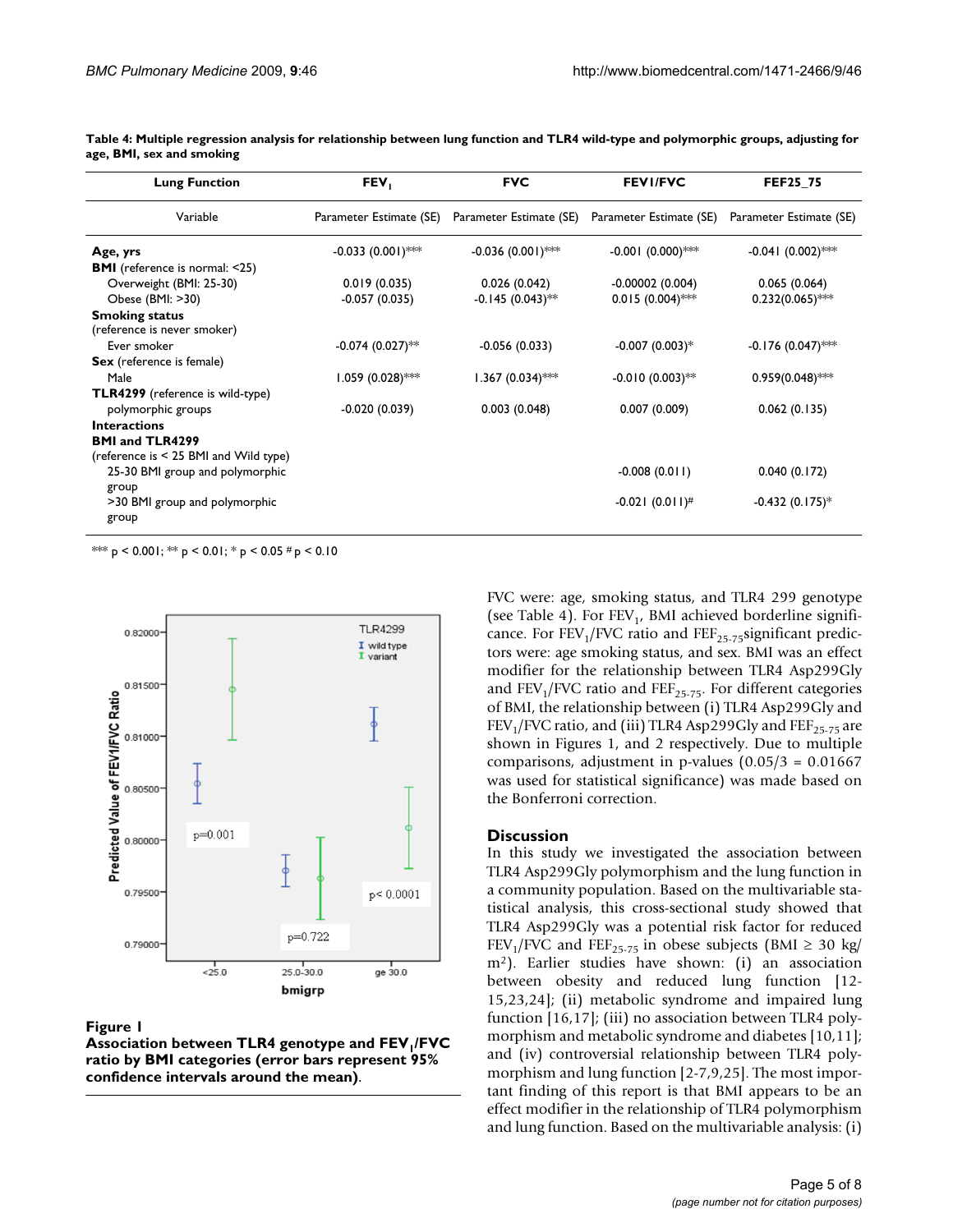

Figure 2

Association between TLR4 genotype and FEF<sub>25-75</sub> by **BMI categories (error bars represent 95% confidence intervals around the mean)**.

the variant group had a significantly higher mean predicted  $FEV<sub>1</sub>/FVC$  ratio in the BMI category < 25 compared to the wild type group; (ii) no difference between wild type and variant groups in the BMI category 25 - <30; and (iii) the polymorphic group had lower mean predicted  $FEV<sub>1</sub>/FVC$  ratio compared to the wild type group in the BMI category  $\geq$  30. Conversely, the wild type group had significantly lower mean value of predicted FEF<sub>25-75</sub> in BMI category 25 - <30 and significantly higher mean value of FEF<sub>25-75</sub> in the BMI category  $\geq$  30 compared to the polymorphic group.

In a recent study by Pistelli et al. [23] it was reported that the "becoming obese" and "always obese" categories had a significantly greater decline in lung function than "never obese" group. In the "always obese" group, this was true for vital capacity but not for  $FEV<sub>1</sub>$ . In our report, we did not observe any significant interaction between BMI and TLR4 gene for FVC and  $FEV<sub>1</sub>$ . However the relationship between obesity (in terms of BMI) and lung function indices  $FEV_1/FVC$  ratio and  $FEF_{25-75}$  was different between wild type and polymorphic groups. In another recent study, Rohde et al. [25] reported that the frequency of TLR4 Asp299Gly polymorphism is decreased in COPD

patients. Cross-sectional analysis of our database did not show any association between TLR4 polymorphism and COPD. Reasons for the lack of association between TLR4 polymorphism and COPD may be either a small sample size or a low frequency of TLR4 Asp299Gly polymorphism in the study population. To examine completely the role of TLR4 Asp299Gly polymorphism, large populations or longitudinal studies are required to give adequate statistical power to test the hypothesis of association between this TLR4 polymorphism and COPD.

Santos et al suggest that it is unlikely that TLR4 Asp299Gly polymorphisms have a major influence on adiposity, bone mineral density or osteoporosis status in Chilean elderly women [10]. A similar finding of no association between TLR4 Asp299Gly and metabolic syndrome or diabetes was observed by Illig et al. [11] Research has shown that obesity affects the mechanics and physiology of the respiratory system and people with higher BMI [18,23] and waist circumference [17] are more likely to have lower values for  $FEV<sub>1</sub>$ , FVC and higher values for  $FEV<sub>1</sub>/FVC$  ratio. A study conducted in Taiwan reported that obesity and metabolic syndrome were associated with impaired lung function in an adult population [16]. It was suggested by the authors that obesity and insulin resistance may be the common pathways underlying lung function impairment and metabolic syndrome [16]. Shen et al. reported that waist circumference correlates with metabolic syndrome and other health risk indicators, followed by BMI [17]. The authors also reported that while percent fat is a useful indicator of overall adiposity, health risks are best represented by the simply measured waist circumference [17]. In a recent study, Ochs-Balcom et al. [24] reported that abdominal adiposity is a better predictor of pulmonary function than weight or BMI. The etiology of metabolic syndrome is complex, which is determined by the interplay of genetic and environmental factors [26]. Yamada et al identified a genetic polymorphism that conferred susceptibility to metabolic syndrome [26]. Illig et al. reported that there is no impact of TLR4 polymorphism on major features of metabolic syndrome [11]. According to the National Cholesterol Education Program's Adult Treatment Panel III report (ATP III) metabolic syndrome can be identified clinically based on the five components: abdominal obesity, given as waist circumference (for men > 102 cm and for women > 88 cm); triglycerides ( $\geq$  150 mg/dL); high-density lipoprotein choelstrol (< 40 mg/dL); blood pressure ( $\geq$  130/ $\geq$  85 mm Hg) and fasting glucose ( $\geq 110 \text{ mg/dL}$ ). Abdominal obesity is most strongly associated with the metabolic syndrome [27]. In our study, information on all the five components of metabolic syndrome was not available to us, hence, when we conducted the statistical analysis by replacing BMI with waist circumference in multivariable models, and similar results were obtained.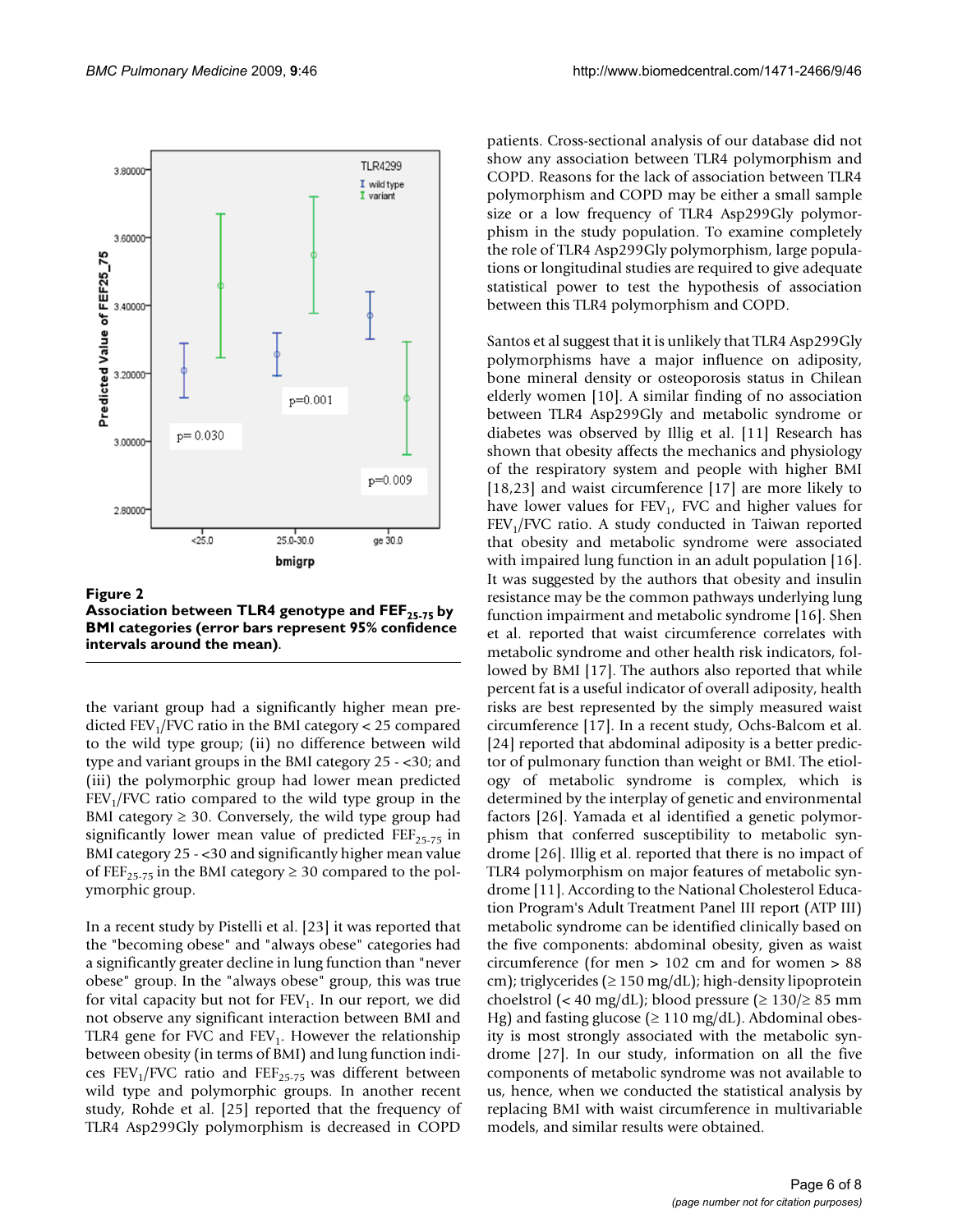In our study TLR4 Asp299Gly frequency was 15.8% for males and 11.9% for females, so it was of interest to explore the three-way interaction between sex, TLR4 and BMI. A 3-way crosstab analysis showed that there may be a potential three-way interaction between sex, TLR4 Asp299Gly polymorphism and BMI. There was no significant difference in the mean values of  $FEV<sub>1</sub>$  and FVC for wild and variant groups when stratified by sex. Mean values for predicted  $FEV<sub>1</sub>/FVC$  ratio were (i) significantly higher in variant group (males:  $80.9 \pm 0.02$ , females:  $81.8$  $\pm$  0.02) compared to the wild type (males: 79.9  $\pm$  0.02, females:  $80.8 \pm 0.02$ ) in BMI category <25 kg/m<sup>2</sup> and (ii) significantly lower for the variant group (males: 79.5  $\pm$ 0.02, females:  $80.6 \pm 0.02$ ) compared to the wild type group (males:  $80.6 \pm 0.02$ , females:  $81.6 \pm 0.02$ ) in BMI category  $\geq$  30 kg/m<sup>2</sup>. Mean values for predicted FEF<sub>25-75</sub> were (i) significantly higher for the variant group (males:  $3.93 \pm 0.69$ , females:  $3.71 \pm 0.63$ ) compared to the wild type group for BMI category  $25 - < 30 \text{ kg/m}^2$ ; and (ii) significantly lower in the variant group  $(3.62 \pm 0.68)$  compared to the wild type group  $(3.89 \pm 0.63)$  in BMI category  $\geq$  30 kg/m<sup>2</sup>. The association between TLR4 Asp299Gly polymorphism and  $\text{FEF}_{25-75}$  was not modified by BMI for females. However, this three-way interaction was not significant in the multivariable regression model, possibly due to a relatively low prevalence of TLR4 Asp299Gly in the study population.

This study had some methodological strengths and as well as weaknesses. The pulmonary function tests were administered by trained nurses using techniques which conformed to ATS standards. The pulmonary function tests were reviewed by a respiratory physician. A weakness of this study was that the number of the subjects was too small to conduct comparisons among three groups (Asp299Asp, Asp299Gly and Gly299Gly). For TLR4 299, 86.4%, were Asp299Asp, 13.4% were Asp299Gly, and 0.2% were Gly299Gly [Rennie DC, Chen Y, Pahwa P, Burch LH, Bharadwaj L, Grover VK, Schwartz DA, Dosman JA: Gender-related associations between toll-like 4 receptor 299 polymorphism and respiratory outcomes, submitted]. We therefore combined the last two groups. The allele frequencies of single nucleotide polymorphisms, such as Asp299Gly, vary between different ethnic populations. The TLR-4 Asp299Gly polymorphism has different minor allele frequencies in, for example, 0% in Chinese, 6.5% in American and 9.8% in West African populations [28]. 93% of our study subjects were Caucasians; 0.4% were aboriginal; 1.4% had reported other ethnicity, and for 5.3% subjects ethnicity was missing. We were unable to define the presence/absence of metabolic syndrome due to lack of information on all the five components of metabolic syndrome and hence conducted our analysis using BMI (and repeated statistical analysis using waist circumference [results not shown]).

Overall, our study was adequately powered to detect clinically meaningful differences. To our knowledge this is the first study which showed that BMI is an effect modifier in the relation of TLR4 Asp299Gly polymorphism and lung function (FEV<sub>1</sub>/FVC ratio and FEF<sub>25-75</sub>). More studies are needed to accumulate the evidence of this effect modification and to assess the credibility [29] of this association. It is essential to understand and investigate the interplay between lung function, TLR4 Asp299Gly polymorphism and metabolic syndrome in humans. TLR4 itself is not associated with lung function but has opposing effects at extremes of BMI. The mechanism is unknown to explain these opposing effects. Further studies should investigate the role of TLR4 Asp299Gly and additional polymorphisms of TLR4 to understand the potential effects of innate immunity on lung function in relation to metabolic syndrome. It will be important to investigate whether or not TLR4 Asp*299*Gly linked to another genetic modifier of the metabolic syndrome. The association of TLR4 Asp299Gly variant status and lung function should be replicated in more than one population in order to establish the importance of this finding.

### **Conclusion**

BMI may modify the associations of TLR4 Asp299Gly polymorphism with  $FEV_1/FVC$  ratio and  $FEF_{25-75}$ . The association of TLR4 Asp299Gly variant status and lung function should be analyzed in more than one population in order to establish the importance of this finding.

### **Abbreviations**

TLR: Toll-like receptor;  $FEV_1$ : Forced expiratory volume in the first second; FVC: Forced vital capacity; FEF: forced expiratory flow rate; BMI: Body mass index, DNA: Deoxyribonucleic acid; COPD: Chronic Obstructive Pulmonary Disease; MGB: Minor groove binding; NFQ: Nonfluorescent quencher; (SE): Standard Error.

### **Competing interests**

The authors declare that they have no competing interests.

### **Authors' contributions**

PP designed and coordinated the study as well as data collected and prepared the manuscript. CPK analyzed data and prepared the manuscript. DCR participated in the design of the study and data collection and prepared the manuscript. YC participated in study design, coordination, and data collection. DAS involved with genetic analysis. JAD participated in study design, coordination, data collection and manuscript preparation. All authors read and approved the final manuscript.

### **Acknowledgements**

Special thanks go to Dr. Lauranell Burch. The Humboldt Study was funded by Canadian Institutes of Health Research (Grant no: MOP-57907) and the NIH intramural research program. This part of work was funded by the